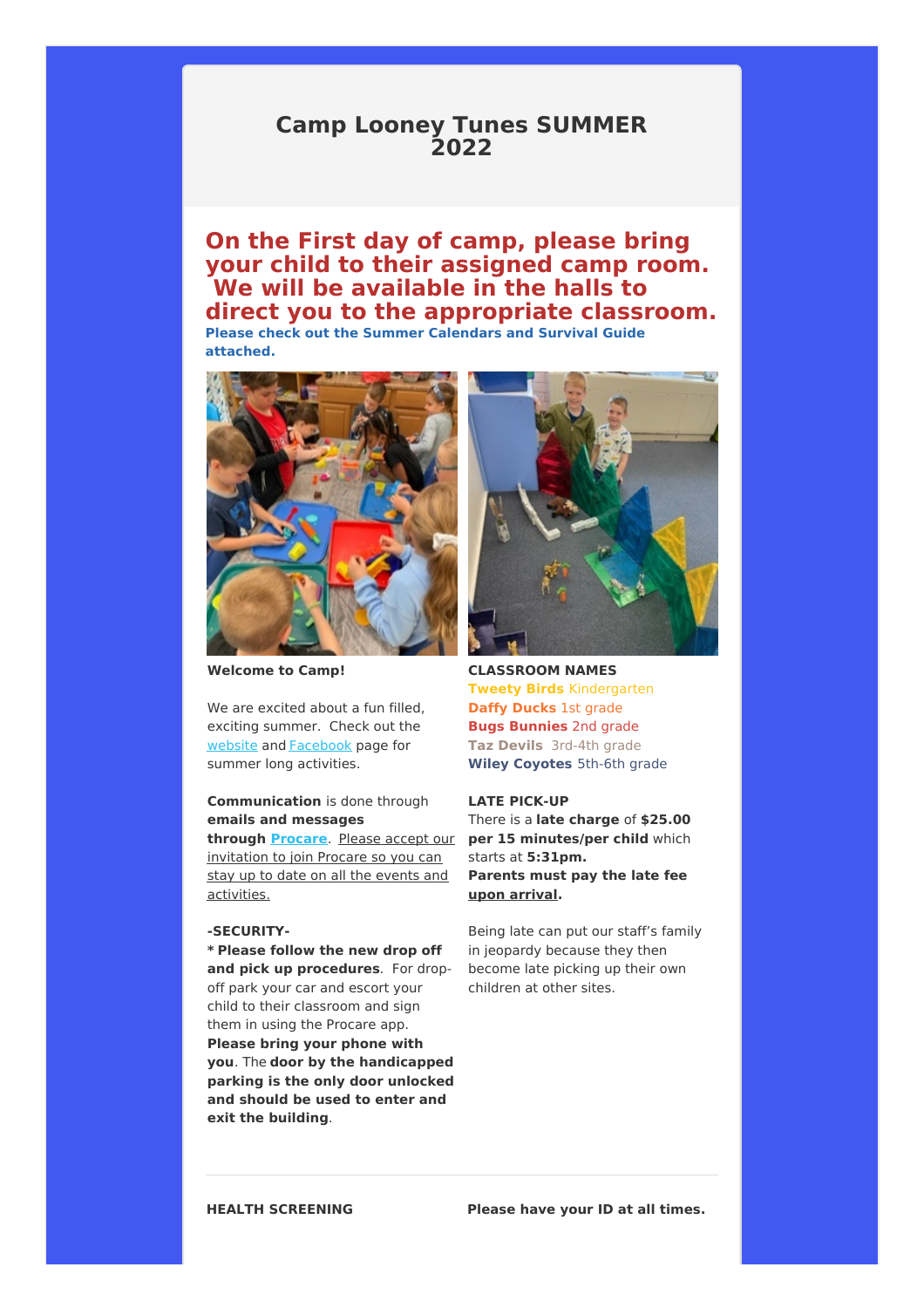### **You will sign your child in and out \*You must adhere to drop off and every day using the Procare app**

**on your phone.** Your child's temperature should be taken at home those times and even a few minutes and you will need to go through the health questions before your camper can be admitted. If your camper is not feeling well, they should stay home. If they have a fever of 100.4 or Facebook page every day for updates higher they may not attend. Campers with any Covid symptoms (fever, cough, shortness of breath or have come into contact with anyone with or suspected of Covid) may not attend. A sick camper must stay home a minimum of 3 days and be symptom free for 24 hours without medication to return. They must have **Shirt, money** a doctor's note to return.

\***Lunch** should be packed in a **thermal/insulated bag** including an **ice pack**. They must be**labeled** with the camper's name. Lunch should contain **all food groups** and a **drink**. **Please pack utensils if needed.** No soda or candy allowed. Water bottles are allowed during lunch and outside play only.

**\*Water Ice** will be sold every Monday and Thursday at 1:00 for summer campers. **It will cost \$.75 per cup.**

### **SOCKS & SNEAKERS EVERYDAY! OR THERE WILL BE NO PLAY**!

**\*Campers also must wear sneakers & socks** while attending camp in order to fully participate in all For younger campers, **a change of** the activities planned.

**\*Respect**: Parents, please talk to your child(ren) about showing respect to their teachers and peers. We reserve the right to take away privileges or camp attendance if their behavior gets out of hand. They have a right to be treated with respect and a responsibility to give respect to others.

**pick up times** that you signed up for. We base our staffing around before or after can result in us being understaffed.

**\***Please check your email and our and changes.

www.DayCareCentersInc.com

### **\*You have signed up for vacations. Changes must be approved by Bob.**

**\***Each camper will receive a **Camp Tholder,** and **backpack.**

**\*Lunch slips** – please put them on your refrigerator so you know what you ordered. Remember to send in a drink and utensils if needed.

### **Please come to camp everyday with sunscreen already applied!**

**A list of items needed was in your original Camp paperwork.** It is also attached below (Summer Camp Survival Pack). Please make sure your camper has what they need every day.

**\*Campers** may need a **bathing suit & towel** to participate in water activities. **These water days will be scheduled by room.**

**clothes should be kept in their lockers (in case of accident).**

Penbryn Pool Passes can be bought on-line.

**Children may not attend camp in sandals, flip flops, crocs, or open toed shoes.**

**Campers will not be permitted to stay without the proper foot gear**.